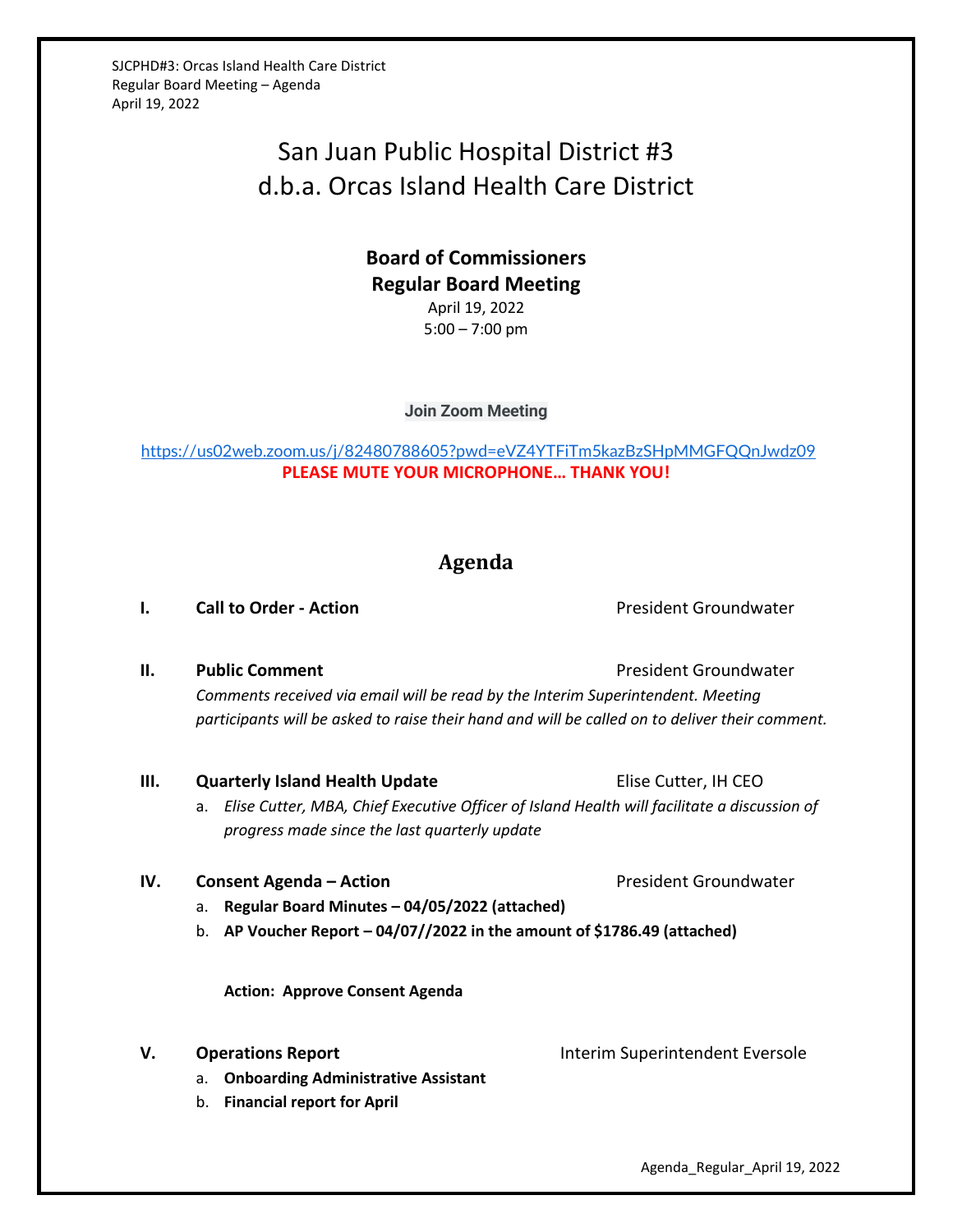SJCPHD#3: Orcas Island Health Care District Regular Board Meeting – Agenda April 19, 2022

- c. **Strategic Planning Update**
- d. **IH-OIHCD Update**
- e. **Stakeholder Relations**
- f. **Office Staff and PEBB**
- g. **Search for Permanent Superintendent**
- h. **Recognition plans for donor for new X-ray machine**

**VI. Old Business** President Groundwater

### a. **Resolutions**

- i. Appointment of auditing officer
- ii. Adopting amended bylaws
- iii. Setting automobile travel reimbursement rates

### **Action: Vote to Adopt Resolutions**

- b. **Review Strategic Plan Survey Questions** President Groundwater
- c. **Interview Candidates for Commissioner** President Groundwater
	- i. Carolyn Fiscus
- **VII. EXECUTIVE SESSION (Time TBD – estimated 15 minutes). Per RCW 42.30.110(h) To evaluate the qualifications of candidates for appointment to elective office.**
- **VIII.** New Business **President Groundwater President Groundwater** a. **Appointment of Commissioner to replace Art Lange**

**Action: Vote to select replacement commissioner**

b. **Revisit Committee and work group assignments**

### **IX. Committee and Work Group Reports**

a. **Building Committee** Commissioner Zoeller

**Action: Vote on cost sharing of exam room remodel Action: approval of alarm monitoring contract**

b. **Quality Committee Commissioner Zoeller** c. **Communication Committee** Commissioner Boteler d. **Other Committee Reports** TBD